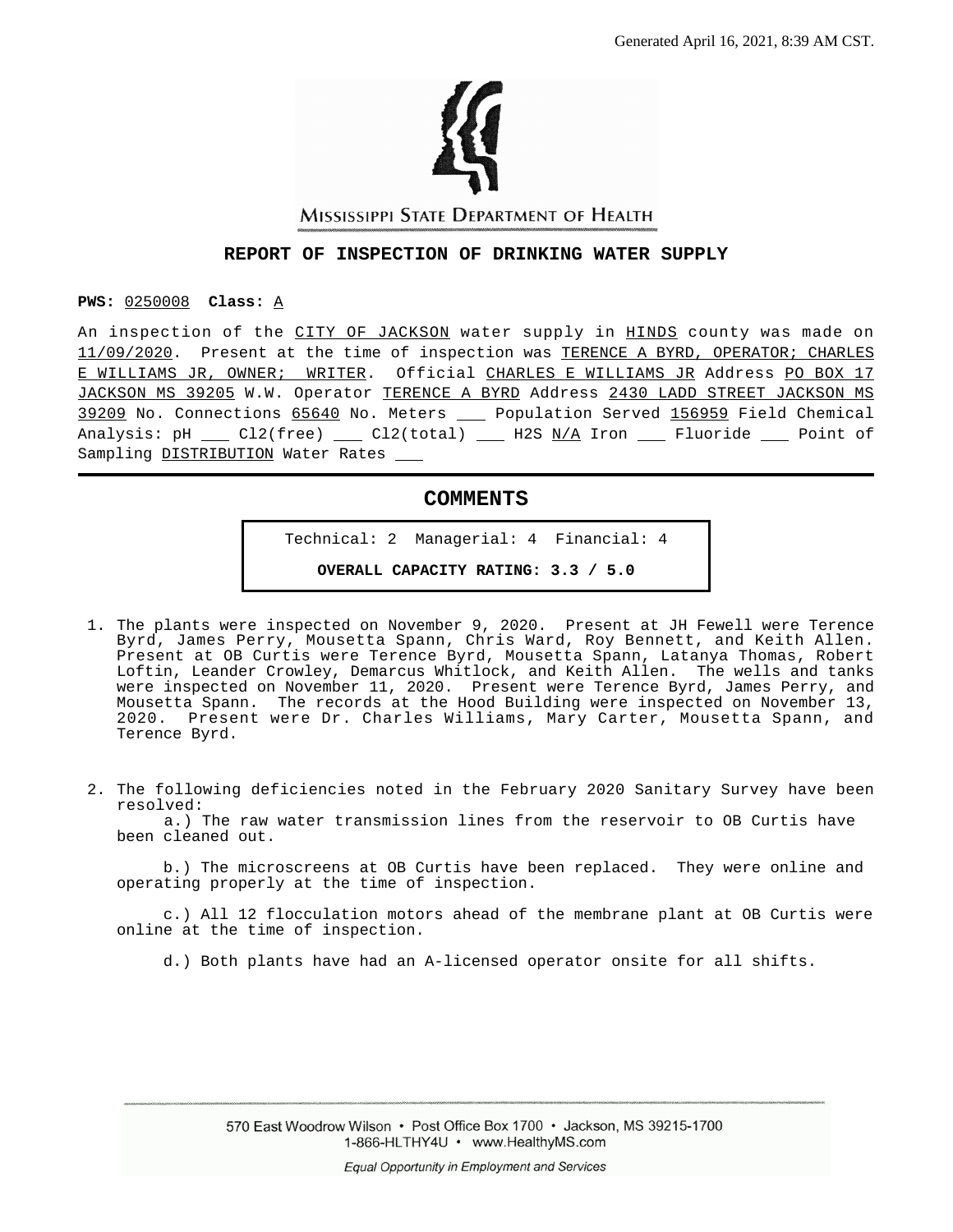3. The following deficiencies noted in the February 2020 Sanitary Survey were underway, but not yet fully resolved:

 a.) The walkway replacement project at JH Fewell had started at the time of inspection. Contractors were onsite working on the electrical component of the project.

 b.) Of the 16 individual components of the claritrac system at JH Fewell, all but two were operating in automatic at the time of inspection. Mr. Byrd reported the two actuators needed were on the way.

 c.) All three basins at OB Curtis had claritracs working in manual mode. Ms. Spann reported that Basin 3 would be running in automatic once some final parts arrived in a few weeks.

 d.) The cover for the membrane system has been approved by the SRF Engineering Director.

 e.) The Maddox Road ground tank has a plan of work outlined to resolve items listed in the inspection report. The TV Road tank will be inspected once the City is able to use that booster station.

 f.) The dilution system for the soda ash system was online and the operators were happy with its operation. That and the ACH feed system were still operating in manual at the time of inspection.

 g.) Based on logbook records, the chlorine and ammonia feeds alternate between running in manual and in automatic. Ms. Spann reported the problem with one ammonia tank should be fixed by the end of the year. When asked about the times when chlorine is not feeding at all, Mr. Loftin reported there is an on-going problem with the scales and that they were working on it.

 h.) The majority of the online monitoring devices measuring pH, chlorine, turbidity, and electrical charge (streaming current) have been replaced. The City must continue replacing inoperable meters and work on the communication part of the system as well.

 i.) The new corrosion control study at JH Fewell was in process at the time of inspection.

 4. The following deficiencies noted in the February 2020 Sanitary Survey have not had action at the time of inspection:

a.) The intake building at the reservoir is in failing condition with hole in the roof. The potassium permanagate feed system at this location is inoperable.

 b.) The Membrane Integrity Testing (MIT) is the GE/Suez Zeeweed Z500D system's method of proving the fibers are achieving LT2 Log Removal Values (LRV) for cryptosporidium removal. If a train fails MIT, and the LRV is not reported, then the City cannot assure their customers and MSDH that they are properly treating the water to Safe Drinking Water Act Standards. There are various reasons as to why the MIT fails, but according to the CFR, none of those matter for regulation purposes. The MIT must be functioning for all trains in order to stay online. If they cannot pass MIT, then the train must be taken offline immediately.

 c.) The conventional filters at both treatment facilities are overdue for rehabilitation. Filter media needs to be replaced and some underdrains and/or valving need to be repaired and/or updated. Due to filter performance records submitted, MSDH is limiting the capacity of JH Fewell to 20 MGD.

 5. While there are still so many outstanding issues with the water system, MSDH requests that the Weekly Operating Reports with logbook entries continue.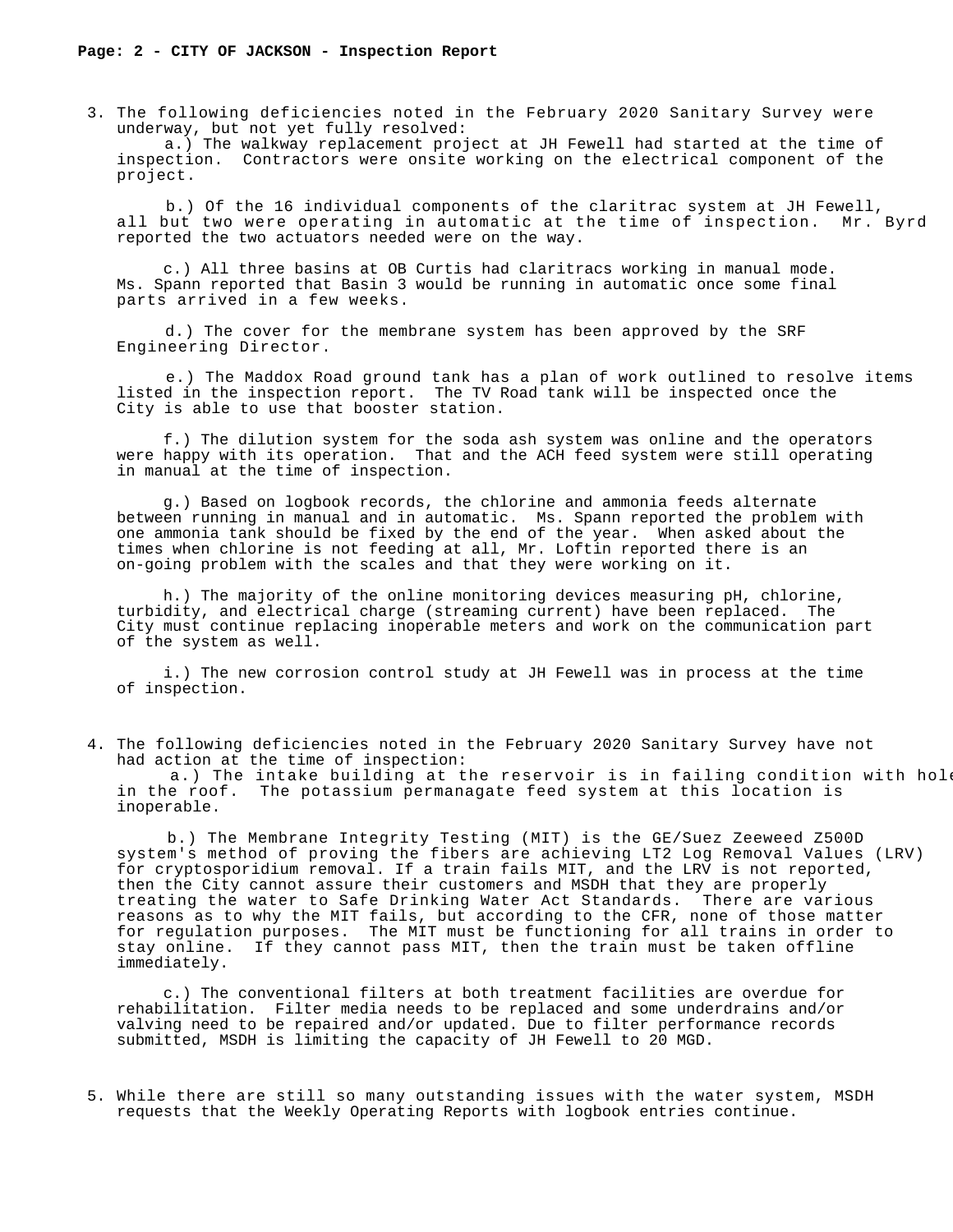6. The following comments outline the changes made to the Design Capacity Calculations. Based on these changes, the City is at 78%. If at any time filters or trains are brought back online, we will recalculate the Design Capacity. a.) JH Fewell: The three 2.0 MGD filters have not been included in the capacity calculations for several years. But all twelve 2.5 MGD filters have been counted. This year, only the online filters were included in the calculations. This includes three 2.0 MGD filters and eight 2.5 MGD filters. This did not affect the plant's ability to treat their assigned 20 MGD. It did affect the contact time in the online filters and put more importance on the chlorine dosage and the UV light disinfection.

 b.) OB Curtis Conventional: Credit was given for the four online filters, bringing that side's capacity from 25 MGD to 16.8 MGD. The CT calculations were not changed. If CT is met at 25 MGD, it is met at the lower flow of 16.8 MGD.

 c.) OB Curtis Membrane: Credit was given for the two trains that are consistently passing MIT, bringing that side's capacity from 25 MGD to 8.4 MGD.

 d.) Due to the 1.0 MG tank at Byram being unable to fill, it has been taken out of the calculations.

- 7. The lab equipment at JH Fewell should mirror the equipment at OB Curtis. Currently JH Fewell can run all water quality parameters except color, iron, free ammonia, and monochloramine. Since the City uses chloramines as their disinfectant, each plant should be able to check all four parameters (free chlorine, total chlorine, free ammonia, monochloramine) to be assured treatment is adequate.
- 8. All online filters at both plants had turbidities less than 0.3 NTU at the time of inspection. Membrane train #3 had passed MIT with a 4.138 and train #6 had passed MIT with a 4.453.
- 9. The yards at the Suncrest and Magnolia tanks have trees that have limbs hitting the tanks. These limbs need to be cut back to prolong the life of the exterior paint.
- 10. There was sewer filling up the ditch and flowing into the yard at the Forest Ave tank. This is a major public health issue and should be addressed immediately.
- 11. Ms. Spann reported that they had recently conducted a warranty walk-through for the soda ash project. A punch list of items was created to get items repaired or replaced before the warranty period expires. Two of these items include a transfer pump and a circulation motor.
- 12. The current target for pH is 9.0 or greater and the current target for alkalinity is 35 mg/L or greater. At the time of inspection, both plans were meeting the pH target but not the alkalinity. (T1, T2-1)
- 13. The five tanks inspected this year were the two ground tanks at JH Fewell, Maddox Rd, Cedar Hills, and Chastain. City officials need to follow up with the recommendations made on those tank reports. (T2-3)
- 14. The water loss report presented at the inspection showed an annual water loss of greater than 40%. (T4-1)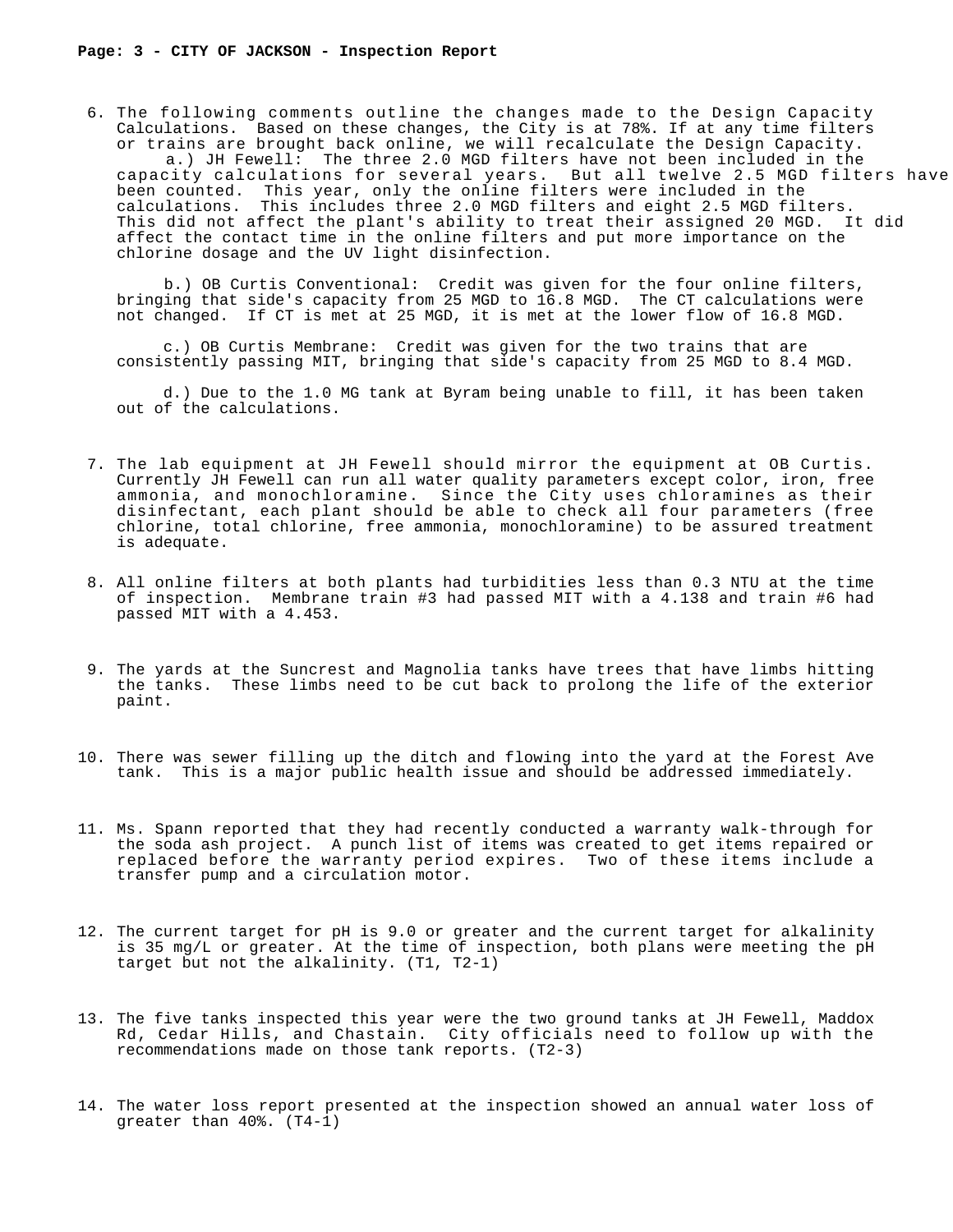- 15. Credit was not given for T5-1 because the system does not have the ability to provide water during a prolonged power outage. In order to get credit, the City will need to obtain generators capable of operating enough of the plant capacity to keep pressure in the system during a prolonged power outage.
- 16. Credit was not given for T5-2 because the City needs both treatment plants and the wells to provide water for all customers. If any of them were to go offline, the others could not compensate.
- 17. Ms. Carter reported that while a cut-off list is generated each billing cycle, the City is still not cutting off delinquent accounts. (F3)
- 18. Below is a breakdown of the water quality parameters recorded during the inspection:

| JHF                   | OBC HS #1             | OBC HS #2             |
|-----------------------|-----------------------|-----------------------|
| 9.75                  | 9.65                  | 9.68                  |
| $0.2 \text{ mg/L}$    | $0.1$ mg/L            | $0.2 \text{ mg/L}$    |
| $3.8 \text{ mg/L}$    | $3.2 \text{ mg/L}$    | $2.6 \, \text{mq/L}$  |
| $0.38 \, \text{mq/L}$ | $0.2 \text{ mg/L}$    | $0.05 \,$ mg/L        |
| $3.06 \, \text{mq/L}$ | $3.08 \, \text{mq/L}$ | $2.34 \, \text{mq/L}$ |
| $0.01$ mg/L           | $0.02 \, \text{mq/L}$ | $0.00 \, \text{mq/L}$ |
| $0.01$ mg/L           | $0.007$ mg/L          | $0.017$ mg/L          |
| $0.213$ NTU           | 0.176 NTU             | $0.105$ NTU           |
| $23.5 \text{ mg/L}$   | $50.4 \, \text{mq/L}$ | $45.6 \,\text{mq/L}$  |
| $53.9 \text{ mg/L}$   | $19.8 \text{ mg/L}$   | $17.2 \, mg/L$        |
| 4                     | 2                     | 4                     |
| $1.2 \text{ mg/L}$    | $1.07$ mg/L           | $0.92 \, \text{mq/L}$ |
|                       |                       |                       |

Completed by Amy L. McLeod, E.I. on 11/30/2020.

Reviewed by Greg Caraway, P.E. on 12/09/2020.

If you have any questions, please call (601)576-7518.

pc:

CHARLES E WILLIAMS JR, OFFICIAL TERENCE A BYRD, OPERATOR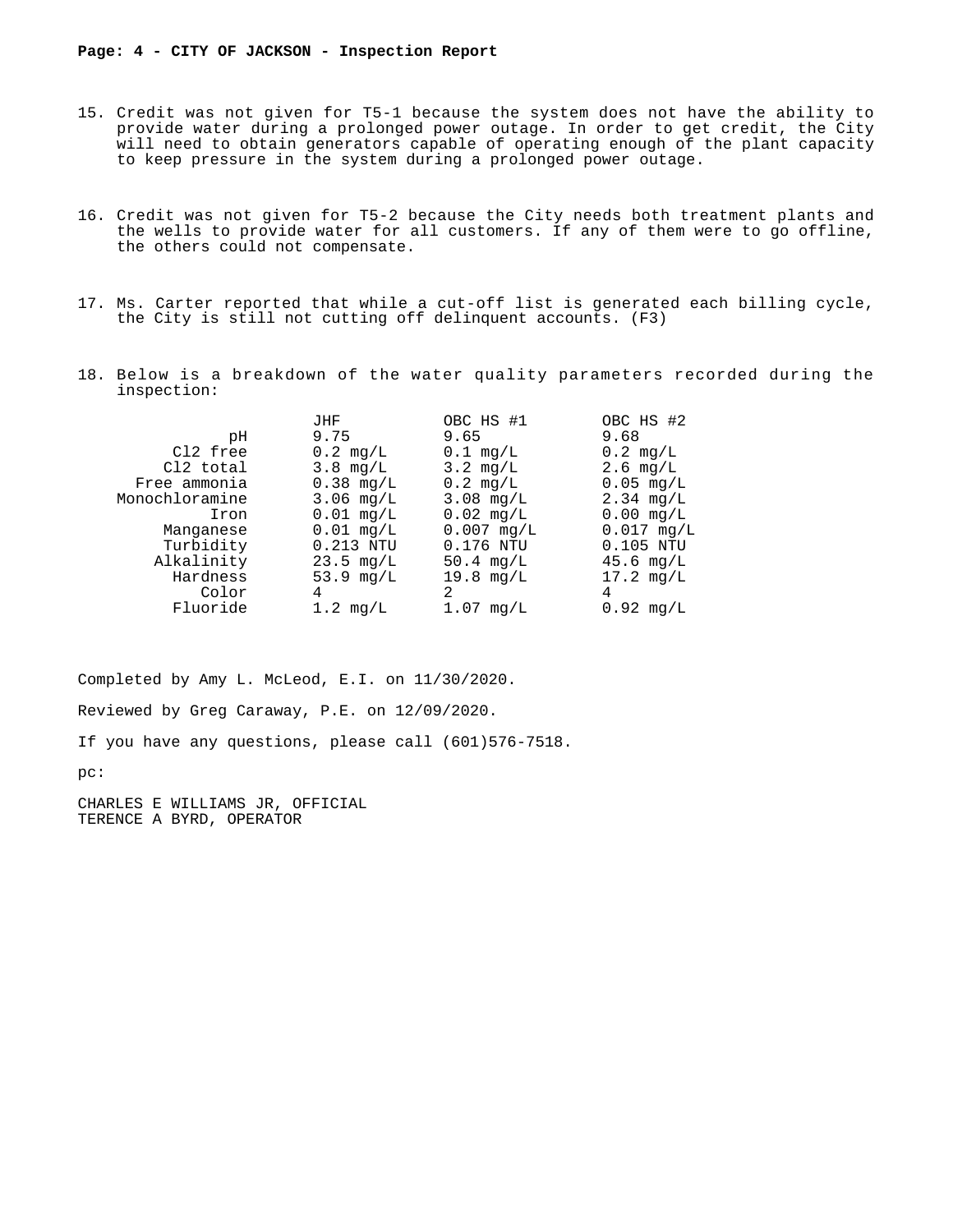STANDARD FORM



# **Mississippi Department of Health Bureau of Public Water Supply**

## **FY 2021 Public Water System Capacity Assessment Form**

**NOTE:** This form must be completed whenever a routine sanitary survey of a public water system is conducted by a regional engineer of the Bureau of Public Water Supply

PWS ID#: 0250008 Class: A Survey Date: 11-09-2020 County: HINDS Public Water System: CITY OF JACKSON Conn: 65640 Certified Waterworks Operator: TERENCE A BYRD Pop: 156959

## **CAPACITY RATING DETERMINATION**

Technical (T) Capacity Rating: [ **2** ] Managerial (M) Capacity Rating [ **4** ] Financial (F) Capacity Rating [ **4** ]

Capacity Rating =  $\frac{T + M + F}{3} = \frac{10}{3} = 3.3$  Overall Capacity Rating =  $\frac{3.3}{3}$  $\frac{10}{3}$  = 3.3

Completed by Amy L. McLeod, E.I. on 11/25/2020

Reviewed by Greg Caraway, P.E. on 12/09/2020

**Comments:**

| <b>Technical Capacity Assessment</b>                                                                                                                                                                                                                                                                                                                                                                                                                                                                                                                                                                                                                        |                                                          | Point<br>Award |  |  |
|-------------------------------------------------------------------------------------------------------------------------------------------------------------------------------------------------------------------------------------------------------------------------------------------------------------------------------------------------------------------------------------------------------------------------------------------------------------------------------------------------------------------------------------------------------------------------------------------------------------------------------------------------------------|----------------------------------------------------------|----------------|--|--|
| [T1] Does the water system have any significant deficiencies? $(Y)N$ ]                                                                                                                                                                                                                                                                                                                                                                                                                                                                                                                                                                                      | $N - 1pt.$<br>$Y - 0$ <sub>pt</sub> .                    | $\overline{0}$ |  |  |
| [T2] 1) Was the water treatment process functioning properly? [ $Y(N)$ ] (i.e. Is pH, iron, chlorine,<br>fluoride, etc. within acceptable range?) 2) Was needed water system equipment in place and<br>functioning properly at the time of survey? $(Y)N$ (NOTE: Equipment deficiencies must be identified<br>in survey report.) $3$ ) Were records available to the regional engineer clearly showing that all water<br>storage tanks have been inspected and cleaned or painted (if needed) within the past 5 years?<br>(NOTE: All YESs required to receive point)<br>$(Y)$ N NA]                                                                         | All $Y - 1$ pt.<br>Else $-0$ pt.                         | $\mathbf{0}$   |  |  |
| [T3] 1) Was the certified waterworks operator or his/her authorized representative present for the<br>survey? $[(Y)N]$ 2) Was PWS Operations record up to date and properly maintained? $[(Y)N]$ (Are<br>minimum days being met based on system classification) 3) Was the water system properly maintained<br>at the time of survey? $[(Y)N]$ 4) Did operator/system personnel satisfactorily demonstrate to the<br>regional engineer that he/she could fully perform all water quality tests required to properly operate this<br>water system? $(Y)N$<br>( <b>NOTE:</b> All YESs required to receive point)                                              | All $Y - 1$ pt.<br>Else $-0$ pt.                         | 1              |  |  |
| [ <b>T4</b> ] 1) Does water system routinely track water loss and were acceptable record available for review?<br>$[(Y)N]$ 2) Is water system overloaded? (i.e. serving customers in excess of MSDH approved design<br>capacity)? [ $Y(N)$ ] 3) Was there any indication that the water system is/has been experiencing pressure<br>problems in any part(s) of the distribution system? $[\underline{Y(N)}]$ (based on operator information, customer<br>complaints, MSDH records, other information) 4) Are well pumping tests performed routinely?<br>$(Y)$ N NA]<br>(NOTE: YES FOR #1 & YES OR N/A FOR #4 AND NOs FOR #2 & #3 required to receive point) | $1)Y - pt.$<br>$2)N - pt.$<br>$3)N - pt.$<br>$4)Y - pt.$ | 1              |  |  |
| [T5] 1) Does the water system have the ability to provide water during power outages? (i.e. generator,<br>emergency tie-ins, etc.) [ $Y(N)$ ] 2) Does the water system have a usable backup source of water?<br>(NOTE: Must be documented on survey report)<br>Y(N)                                                                                                                                                                                                                                                                                                                                                                                         | All $Y - 1$ pt.<br>Else $-0$ pt.                         | $\mathbf{0}$   |  |  |
| <b>TECHNICAL CAPACITY RATING = [</b><br>2 (Total Points)                                                                                                                                                                                                                                                                                                                                                                                                                                                                                                                                                                                                    |                                                          |                |  |  |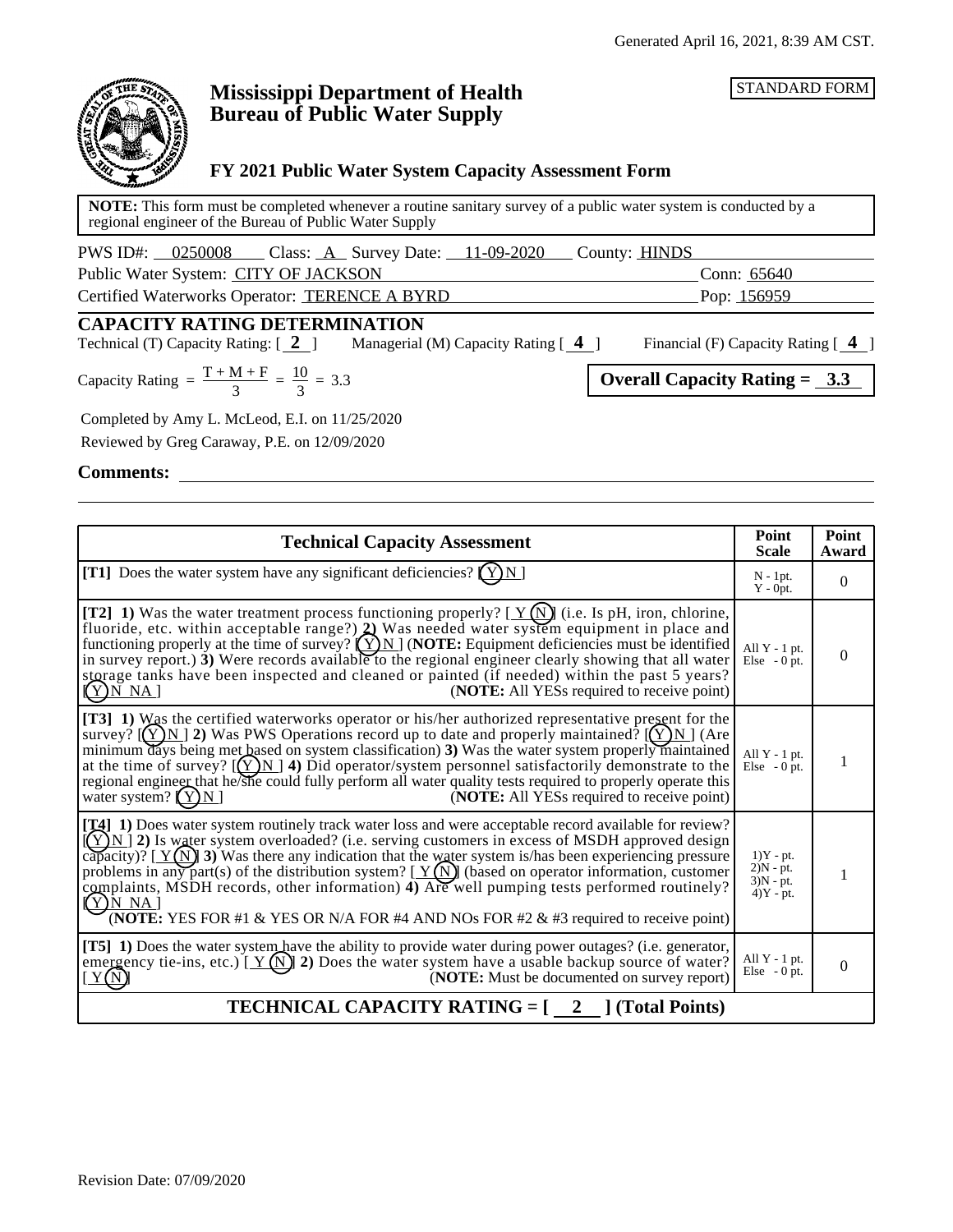FY 2021 Public Water System Capacity Assessment Form Survey Date: 11-09-2020

| <b>Managerial Capacity Assessment</b>                                                                                                                                                                                                                                                                                                                                                                                                                                                                                                                                                                                          |                                   | Point<br>Award |
|--------------------------------------------------------------------------------------------------------------------------------------------------------------------------------------------------------------------------------------------------------------------------------------------------------------------------------------------------------------------------------------------------------------------------------------------------------------------------------------------------------------------------------------------------------------------------------------------------------------------------------|-----------------------------------|----------------|
| [M1] Were all SDWA required records maintained in a logical and orderly manner and available for review by the regional engineer during the survey? $(\hat{Y})N$ ]                                                                                                                                                                                                                                                                                                                                                                                                                                                             | $Y - 1pt.$<br>$N - 0pt$ .         |                |
| [M2] 1) Have acceptable written policies and procedures for operating this water system been formally<br>adopted and were these policies available for review during the survey? $[(Y)N]$ 2) Have all board<br>members (in office more than 12 months) completed Board Member Training? [ $Y \ N \ (A)$ ] 3) Does<br>the Board of Directors meet monthly and were minutes of Board meetings available for review during<br>the survey? (NOTE: Quarterly meetings allowed if system has an officially designated full time<br>manager) $[Y \ N \ NA]$<br>(NOTE: ALL YESs or NAs required to receive point. NA - Not Applicable) | All $Y - 1$ pt.<br>Else $-0$ pt.  |                |
| [M3] Has the water system had any SDWA violations since the last Capacity Assessment?                                                                                                                                                                                                                                                                                                                                                                                                                                                                                                                                          | $N - 1pt$ .<br>$Y - 0pt.$         | 0              |
| [M4] Has the water system developed a long range improvements plan and was this plan available for<br>review during the survey? $(Y)N$                                                                                                                                                                                                                                                                                                                                                                                                                                                                                         | $Y - 1pt.$<br>$N - Opt.$          |                |
| [M5] 1) Does the water system have an effective cross connection control program in compliance with<br>MSDH regulations? $(Y)$ N   2) Was a copy of the MSDH approved bacti site plan and lead/copper site<br>plan available for review during the survey and do the bacti results clearly show that this approved plan<br>is being followed? $(Y)$ N<br>( <b>NOTE:</b> All YESs required to receive point)                                                                                                                                                                                                                    | All $Y - 1$ pt.<br>$Else - 0 pt.$ |                |

# **MANAGERIAL CAPACITY RATING = [4 ] (Total Points)**

| <b>Financial Capacity Assessment</b>                                                                                                                                                                                                                                                                                                                   | Point<br><b>Scale</b>             | Point<br>Award |  |  |
|--------------------------------------------------------------------------------------------------------------------------------------------------------------------------------------------------------------------------------------------------------------------------------------------------------------------------------------------------------|-----------------------------------|----------------|--|--|
| [F1] Has the water system raised water rates in the past 5 years? $[(Y)N]$ (NOTE: Point may be<br>awarded if the water system provides acceptable financial documentation clearly showing that a rate<br>increase is not needed, i.e. revenue has consistently exceeded expenditures by at least 10%, etc.)                                            | $Y - 1pt.$<br>$N - Opt.$          | 1              |  |  |
| [F2] Does the water system have an officially adopted policy requiring that water rates be routinely<br>reviewed and adjusted as appropriate and was this policy available for review during the survey?<br>(Y)N                                                                                                                                       | $Y - 1pt$ .<br>$N - 0pt$ .        |                |  |  |
| [F3] Does the water system have an officially adopted cut-off policy for customers who do not pay<br>their water bills, was a copy of this policy available for review by the regional engineer, and do system<br>records (cut-off lists, etc.) clearly show that the water system effectively implements this cut-off<br>policy? $[\underline{Y(N)}]$ | $Y - 1pt$ .<br>$N - 0pt$ .        | $\Omega$       |  |  |
| [F4] Was a copy of the water system's officially adopted annual budget available for review by the<br>regional engineer and does the water system's financial accounting system clearly and accurately track<br>the expenditure and receipt of funds? $(Y)N$                                                                                           | $Y - 1pt$ .<br>$N - 0pt$ .        | 1              |  |  |
| [F5 - Municipal Systems] 1) Was a copy of the latest audit report available for review at the time of<br>the survey? $[(Y)N]$ 2) Does this audit report clearly show that water and sewer fund account(s) are<br>maintained separately from all other municipal accounts? $(Y)N$<br>(NOTE: Yes answer to all questions required to receive point.)     | All $Y - 1$ pt.<br>Else $-0$ pt.  | 1              |  |  |
| <b>[F5 - Rural Systems]</b> 1) Was the latest financial report / audit report available for review? $(Y \ N   2)$<br>Does the latest financial report show that receipts exceeded expenditures? $[\underline{Y} \underline{N}]$<br>(NOTE: Yes answer to both questions required to receive point)                                                      | All $Y - 1$ pt.<br>$Else - 0 pt.$ |                |  |  |
| <b>FINANCIAL CAPACITY RATING = <math>\begin{bmatrix} 4 \\ 1 \end{bmatrix}</math> (Total Points)</b>                                                                                                                                                                                                                                                    |                                   |                |  |  |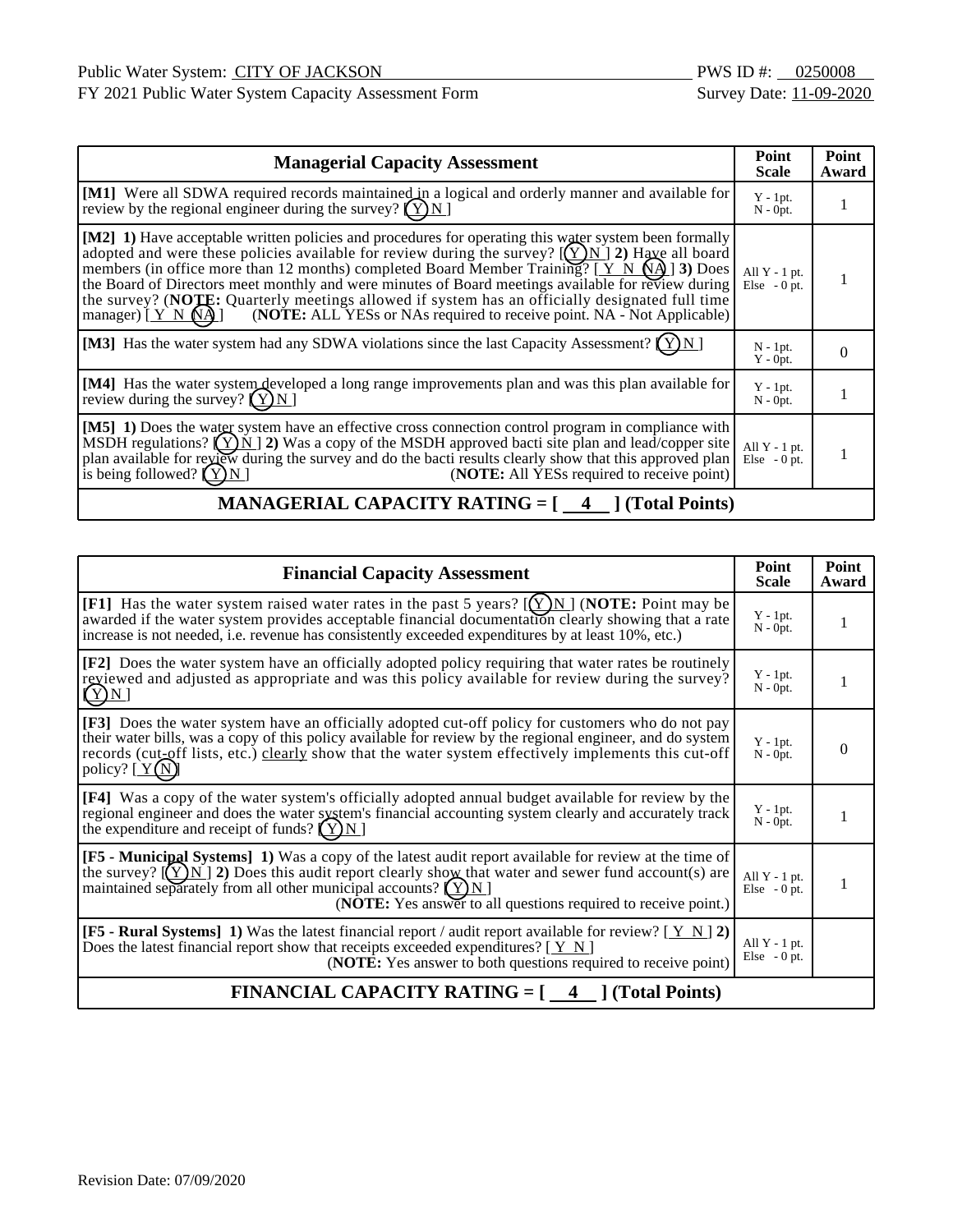System: **CITY OF JACKSON** ID: **0250008** Class: **A** County: **HINDS**

Date Completed: **11/25/2020** Connections - Actual: **65640** Equivalent: **84521** Design Capacity: **107639** Percent Design Capacity: **84521/107639 = 78.5%**

J H FEWELL WATER TREATMENT PLANT

\*\*\*\* CT calculations for FEWELL \*\*\*\*\* There are four disinfection segments at Fewell, and the contact time must be determined for each segment to achieve 4-log inactivation of viruses, 3-log inactivation of Giardia, and 3.5-log inactivation of Crypto.

Fewell is required to achieve 0.3 turbidity units 95% of the time to comply with the SWTR. If this treatment is achieved, credit can be given for 2-log removal of viruses & Crypto and 2.5-log removal of Giardia. Free chlorine, chloramination, and UV disinfection must then attain the remaining 2-log inactivation of viruses, 0.5-log inactivation of Giardia, and 1.5-log of Crypto.

Book values: CT required for  $0.5$ -log inactivation of giardia at 10C and pH at  $6.5 = 19$  mg/L min CT required for 2-log inactivation of viruses at 10C and pH at  $6.5 = 3$  mg/L min

The first segment is free chlorine contact between the point of chlorine injection (at the head of the outlet pipe from the sedimentation basin) and the point of ammonia injection (at the end of the outlet pipe just prior to ammonia injection).

The second is the contact time of free chlorine in the filters during normal filter operation.

The third is the contact time in the clearwell.

The fourth is the UV disinfection.

\*\*BASED ON THE TURBIDITY FILTER DATA SUBMITTED ON MONTHLY OPERATING REPORTS, MSDH IS SETTING A MAXIMUM TREATMENT CAPACITY OF 20 MGD. THE 7/13 MGD SPLIT BETWEEN BASINS IS BASED ON STANDARD OPERATION WHEN 20 MGD IS BEING TREATED.\*\*

\*\*CHLORINE RESIDUALS AND FLOW RATES UPDATED TO REFLECT WHAT THE PLANT WAS TREATING ON 11/09/20\*\*

CT SEGMENT 1 (pipes between sed basins and ammonia injection): The free chlorine is measured by chlorine analyzers which communicate with the ammonia feed system. The concentration of free chlorine in the pipe between Sed Basin #3 and the filters was 3.53 mg/L. The concentration of free chlorine in the pipe between Sed Basin #4 and the filters was 4.58 mg/L.

Calculating the free chlorine contact time between chlorine injection and ammonia injection (at maximum design flows):

Sed basin #3: Pipe dimensions: Length = 351 ft; Diameter = 42 in = 3.5 ft. Volume in pipe =  $0.785 \times 3.5 \times 3.5 \times 351 \times 7.48 = 25,247$  gallons Estimated flow through Sed basin #3 train: 4 MGD Contact time =  $25,247$  gallons/4,000,000 gal/day x 1440 min/day = 9.09 min Sed basin #4: Pipe dimensions: Length =  $357$  ft; Diameter =  $48$  in =  $4$  ft. Volume = 33,540 gallons Estimated flow through Sed basin #4 train: 15 MGD Contact time = 33,540/15,000,000 x 1440 = 3.22 min

CT SEGMENT 1 (using shortest contact time of  $3.22$  min) =  $4.38$  mg/L x  $3.22$  min  $= 14.1$  mg/L min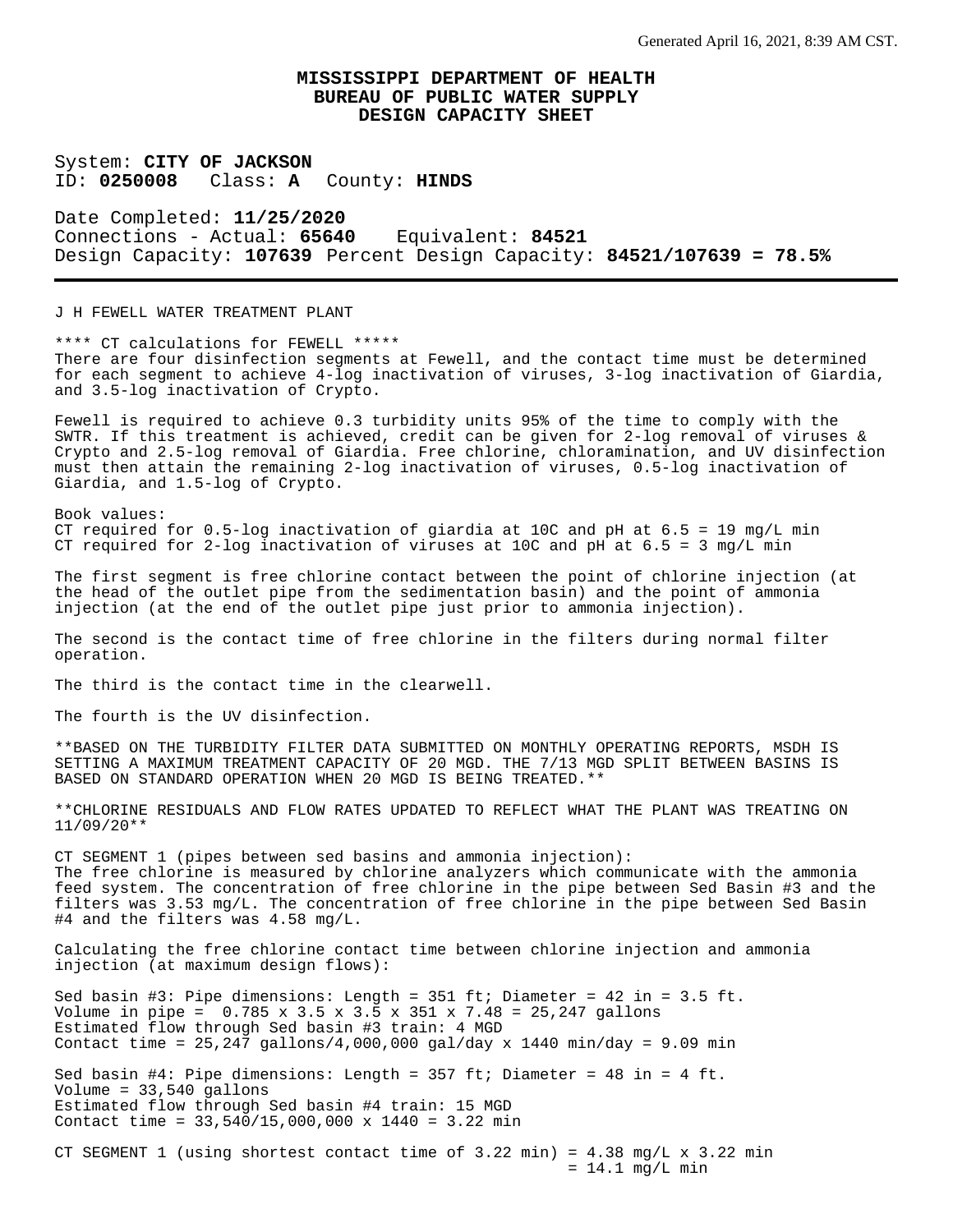CITY OF JACKSON 11/25/2020

(Note: Virus inactivation is achieved in Segment 1; 14.1 mg/L min > 3 mg/L min) SEGMENT 1 LOG INACTIVATION =  $14.1$  mg/L min/19 mg/L min \* (0.5 log) = 0.37 log CT SEGMENT 2 (Disinfection in filters): Disinfectant contact time between filters and clearwell/storage outlet: Calculate volume of water in filters and estimated residence time: Volume =  $L X W X D$  (where  $D =$  depth of water above filter media) = (20 ft x 10 ft x 1.5 ft) \* 7.48 gal/cu.ft. \* 8 filters + (25 ft x 28 ft x 3 ft) \* 7.48 gal/cu.ft. \* 3 filters = 17,952 gallons + 47,124 gallons = 65,076 gallons Residence time =  $(65,076 \text{ gallons}/19,000,000 \text{ gallons/day})* 1440 \text{ min/day}$ Residence time = 4.93 minutes CT SEGMENT 2 (assuming chlorine concentration = finished water chlorine concentration =  $0.3$  mg/L) CT SEGMENT  $2 = 0.2$  mg/L  $*$  4.93 minutes = 0.986 mg/L min SEGMENT 2 LOG INACTIVATION =  $0.986$  mg/L min / 19 mg/L min \*  $(0.5 \text{ log})$  =  $0.026$  log CT SEGMENT 3 (Disinfection in the clearwell): Using the clearwell volume of 3.8 MG and a pre-determined baffling factor of 0.233: Contact time =  $3.8$  MG/20 MGD x 1440 minutes/day x 0.233 =  $63.7$  minutes Free chlorine measured in finished water =  $0.2$  mg/L CT SEGMENT  $3 = 63.7$  minutes x 0.2 mg/L = 12.7 mg/L min SEGMENT 3 LOG INACTIVATION =  $12.7$  mg/L min / 19 mg/L min \* (0.5 log) = 0.34 log Total CT using free chlorine =  $(14.1 + 0.986 + 12.7)$  mg/L min = 27.8 mg/L min Total LOG INACTIVATION using free chlorine = SEGMENT 1 + SEGMENT 2 + SEGMENT 3 Total LOG INACTIVATION using free chlorine =  $0.37 + 0.026 + 0.34 = 0.736$  log CT SEGMENT 4 (UV Disinfection): At the time of the inspection, Pump 3 was pumping 7.9 MGD and dosing 26.4 mJ/sq.cm and Pump 4 was pumping 7.9 MGD and dosing 27.4 mJ/sq.cm. According to 40 CFR 141.720 (d)(1), a dose of 3.9 mJ/sq.cm. will achieve a 1.5 log inactivation of Crypto and 1.5-log inactivation of Giardia. Therefore, the UV disinfection more than adequately achieves the remaining inactivation of Giardia & Crypto. NOTE: Any time that the UV disinfection is offline on any service pump, that service pump MUST be taken offline as free chlorine is not enough to achieve the log credit removal for Crypto. \*\*\* FEWELL DESIGN CAPACITY \*\*\*\* Rated treatment capacity of plant = 20 MGD (limiting factor) Clearwell volume = 3.8 MG 2 additional ground storage tanks @ 5MG each = 10 MG Total storage located at the plant = 3.8 MG + 10 MG = 13.8 MG Usable storage (volume filled in 6 hours) = 20 MGD/24 hrs/day  $x$  6 hrs = 5 MG Plant capacity = rated treatment capacity of plant + usable storage/200 minutes Plant capacity = 20 MGD + (5 MG/200 min \* 1440 min/day) = 56 MGD Service pump capacity =  $(9+9+9+7)$  = 34 MGD

FEWELL DESIGN CAPACITY =  $20,000,000$  gal/day/1440 min/day = 13,889 GPM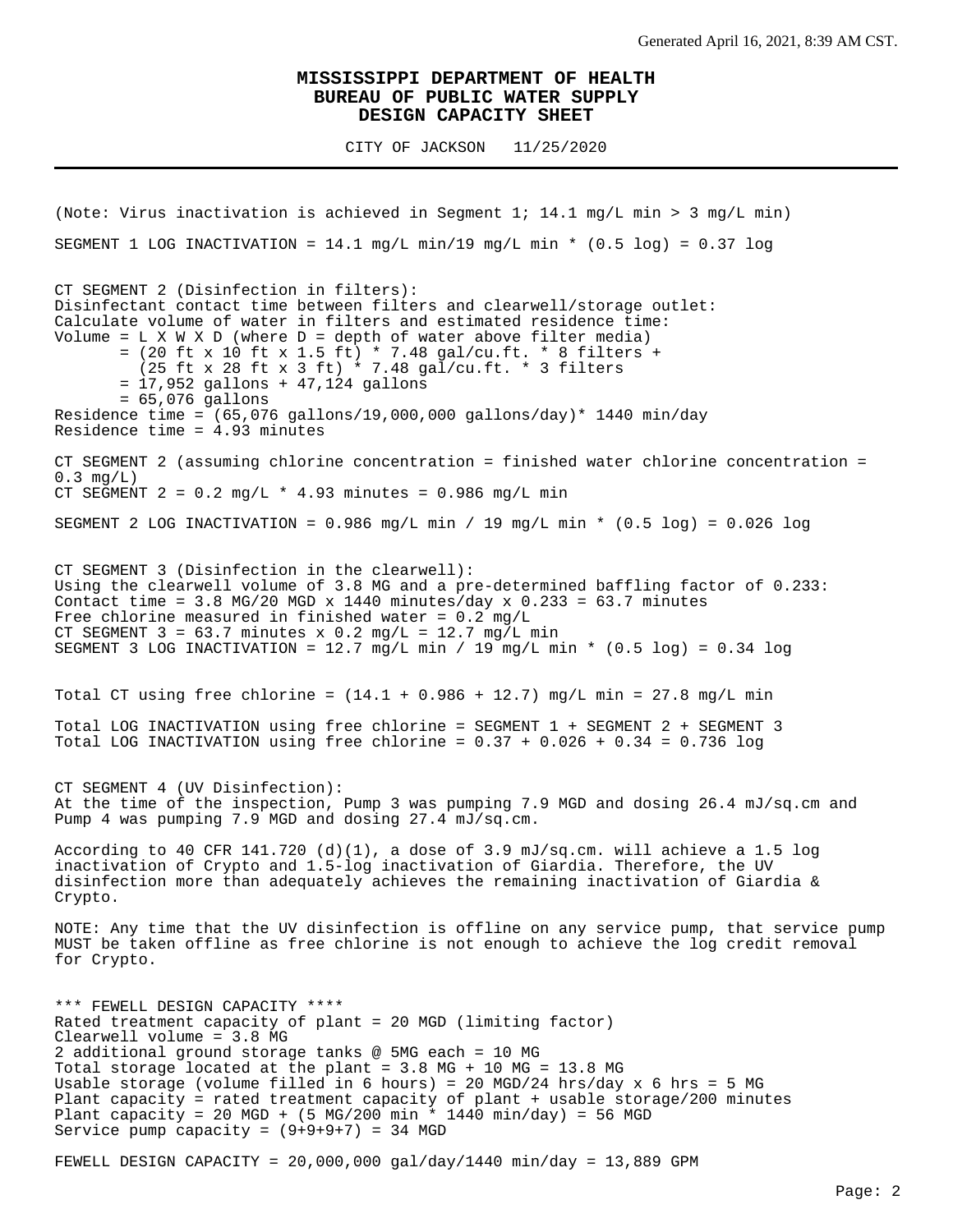CITY OF JACKSON 11/25/2020

#### O B CURTIS WATER TREATMENT PLANT

\*\*\*\* CT calculations for OB Curtis \*\*\*\*

This plant must meet 4-log inactivation of viruses, 3-log inactivation of Giardia, and 3.5-log inactivation of Crypto.

The conventional side is required to achieve 0.3 turbidity units 95% of the time to comply with the SWTR, so credit can be given by default for 2-log removal of viruses & Crypto and 2.5-log removal of Giardia. Free chlorine, chloramination, and UV disinfection must then attain the remaining 2-log inactivation of viruses, 0.5-log inactivation of Giardia, and 1.5-log of Crypto.

The membrane system is required to achieve <0.15 turbidity units 95% of the time to comply with the SWTR, so credit can be given by default for 2-log removal of viruses, 3-log inactivation of Giardia, and 2-log inactivation of Crypto. Free chlorine must achieve the remaining 2-log of viruses. Maintaining membrane integrity must achieve the remaining 1.5-log inactivation of Crypto.

\*\*MEMBRANE INTEGRITY TESTING (MIT) MUST BE COMPLETED EVERY 24 HOURS, PER THE CFR. IF THE TRAIN FAILS MIT, IT MUST BE TAKEN OFFLINE UNTIL IT PASSES. IF TRAIN TURBIDITIES EXCEED 0.15 NTU, THAT TRAIN \*MUST\* BE TAKEN OFFLINE UNTIL IT PASSES MIT.\*\*

\*\*THE CONVENTIONAL SIDE OF THE PLANT HAS 4 FILTERS ONLINE AND THE MEMBRANE SIDE OF THE PLANT HAS 2 TRAINS THAT CONSISTENTLY PASS MIT. CAPACITY OF THE PLANT HAS BEEN LOWERED TO REFLECT WHAT THE PLANT CAN ACTUALLY TREAT. EACH SIDE WAS RATED AT 25 MGD.

25 MGD / 6 (FILTERS & TRAINS) =  $4.2$  MGD/FILTER OR TRAIN

CONVENTIONAL: 4.2 MGD \* 4 FILTERS = 16.8 MGD MEMBRANE: 4.2 MGD \* 2 TRAINS = 8.4 MGD

TOTAL PLANT CAPACITY: 25.2 MGD

CT CALCULATIONS WILL REMAIN AT MAX CAPACITY OF 25 MGD

Book values: CT required for  $0.5$ -log inactivation of giardia at 10C and pH at  $6.5 = 19$  mg/L min CT required for 2-log inactivation of viruses at  $10C$  and pH at  $6.5 = 3$  mg/L min

The clearwell is divided into two separate zones based on their baffling. The conventional and membrane treatment trains feed mirror image clearwells, so the T and CT values below apply to each treatment process.

Zone 1: Volume = 1.989 MG; BF = 0.7  $T = [(1.989 \text{ MG} / 25 \text{ MGD})*0.7] * 1440 \text{ min/day} = 80.2 \text{ min}$  @ 25 MGD Zone 2: Volume = 1.658 MG; BF = 0.3  $T = [(1.658 / 25 MGD)*0.3] * 1440 m in/day = 28.7 m in @ 25 MGD$ 

Total T =  $80.2 + 28.7 = 108.9$  min

The free chlorine residual measured from High Service 1 (conventional side) finished water =  $0.1$  mg/L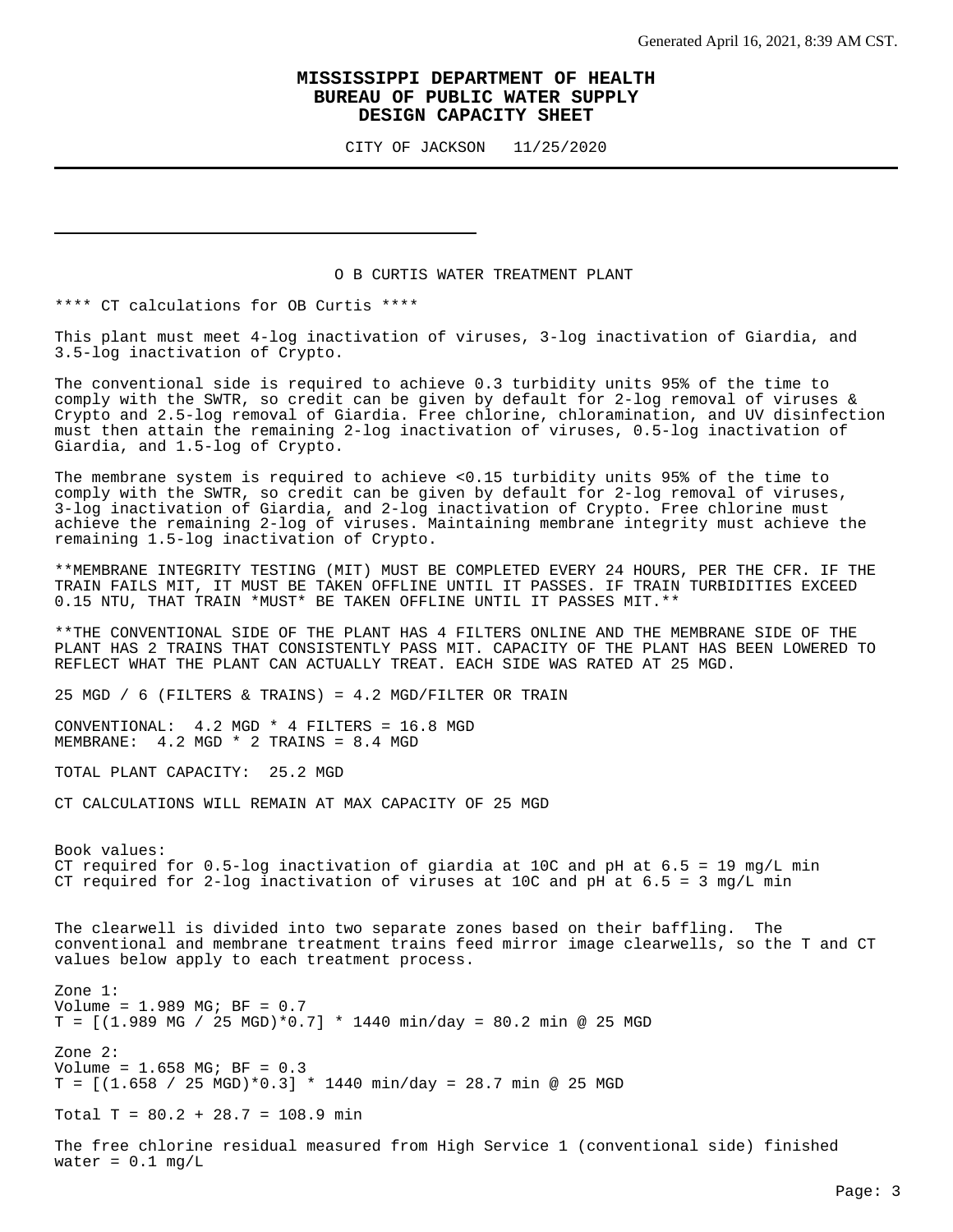CITY OF JACKSON 11/25/2020

 $Ct25 = 0.1$  mg/l \* 108.9 minutes = 10.89 mg/L min

Virus inactivation achieved at 0.1 mg/L free chlorine at 25 MGD; 10.89 mg/L min > 3 mg/L min

Giardia log inactivation = 10.89 mg/L min / 19 mg/L min \*  $(0.5)$  = 0.29 log Remaining 0.5-log Giardia inactivation not achieved by free chlorine contact time in clearwell.

UV disinfection - UV unit attached to each filter Each UV unit must be dosing a minumum of 4 mJ/sq.cm. to achieve the final 1.5-log removal of Crypto and the remaining 0.21-log removal of Giardia.

\*IF AT ANY TIME A UV UNIT IS OUT OF SERVICE, THE CORRESPONDING FILTER MUST BE TAKEN OUT OF SERVICE. CRYPTO AND GIARDIA REMOVAL IS NOT ACHIEVED WITHOUT UV DISINFECTION\*

Full CT credit for the conventional side at maximum treatment capacity of 25 MGD can be given, so full CT credit at decreased capacity of 16.8 MGD can be given.

The free chlorine residual measured from High Service 2 (membrane side) finished water = 0.2 mg/L.

Using this minimum concentration throughout the clearwell and flow rate of 25 MGD, the contact time is:  $T = 108.9$  min

 $CT = 0.2 mg/L * 108.9 minutes = 21.78 mg/L min$ 

Virus inactivation achieved at 0.3 mg/L free chlorine at 25 MGD; 21.78 mg/L min > 3 mg/L min

Giardia & Crypto log inactivation achieved by maintaining turbidities <0.15 NTU 95% of the time. Any time turbidities exceed 0.15 NTU, that train must be taken offline.

Full CT credit for the membrane side at maximum treatment capacity of 25 MGD can be given, so full CT credit at decreased capacity of 8.4 MGD can be given.

Treatment capacity is not limited on either side by CT.

TOTAL TREATMENT CAPACITY AT OB CURTIS = Conventional (16.8 MGD) + Membrane (8.4 MGD) = 25.2 MGD

\*\*\* OB CURTIS DESIGN CAPACITY \*\*\* Raw water pump capacity =  $(9+8+9+8+8+17+8+17)$  MGD = 84 MGD Rated treatment capacity of plant = 25.2 MGD (limiting factor) Service pump capacity =  $(8+8+12+12+12+16+16+22+22) = 128$  MGD Total storage located at the plant (clearwell capacity) = 10 MG Usable storage (volume filled in 6 hours) = 25.2 MGD/24 hrs/day x 6 hrs = 6.3 MG Total plant capacity = rated treatment capacity of plant + usable storage/200 minutes Total plant capacity = 25.2 MGD +  $(6.3 \text{ MG}/200 \text{min} * 1440 \text{ min}/\text{day}) = 70.56 \text{ MGD}$ This does not exceed the service pump capacity of 128 MGD, so: OB CURTIS DESIGN CAPACITY = 70.56 MGD